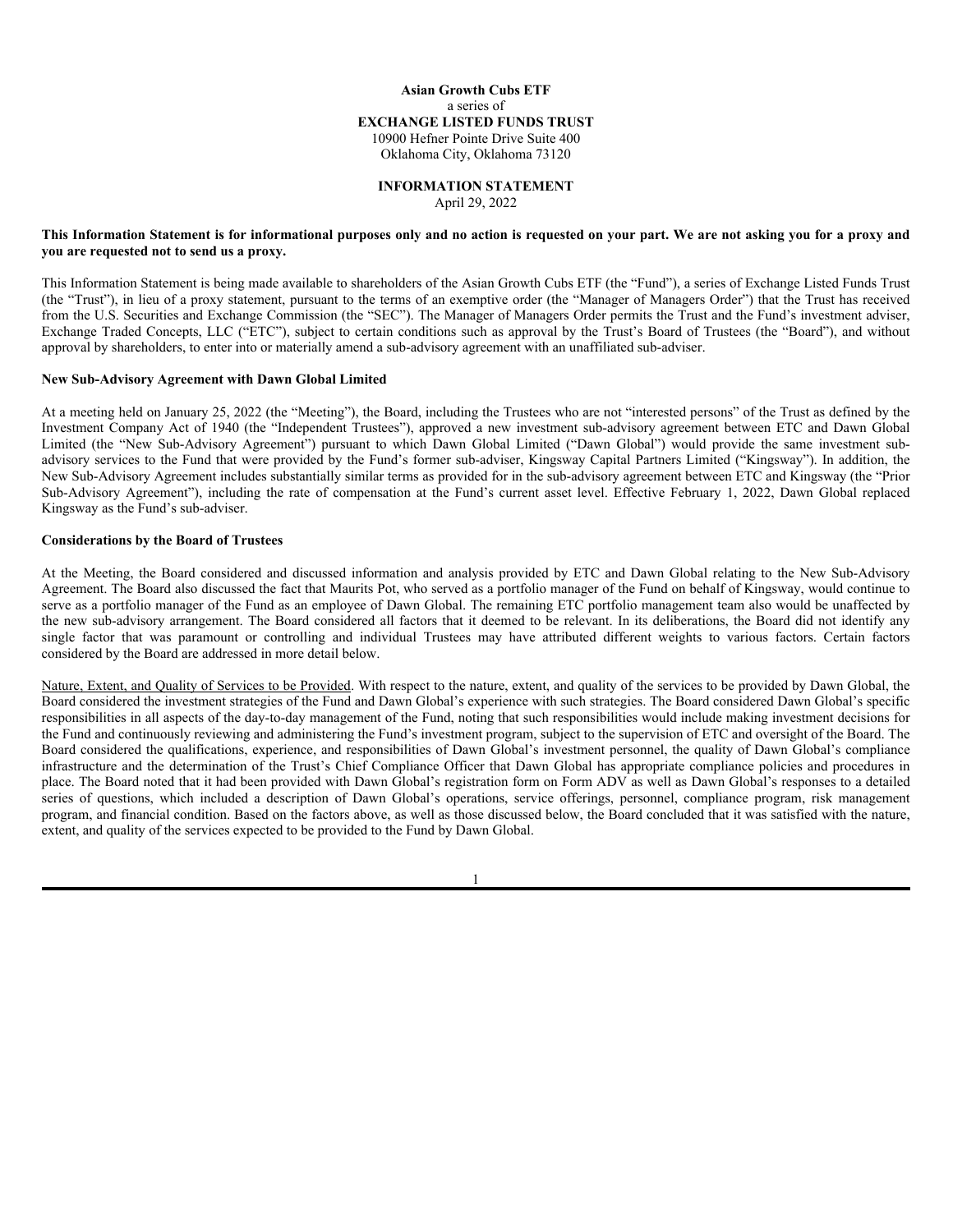Performance. In connection with the assessment of Dawn Global's ability to perform its duties under the New Sub-Advisory Agreement, the Board considered the sufficiency of Dawn Global's resources and reviewed Dawn Global's overall investment experience, including the investment experience of Maurits Pot in his prior role as portfolio manager for the Fund on behalf of Kingsway.

Costs of Services to be Provided and Profitability. The Board reviewed the proposed sub-advisory fee to be paid by ETC to Dawn Global for its services to the Fund, noting that the fee is the same under the New Sub-Advisory Agreement as it was under the Prior Sub-Advisory Agreement at the Fund's current asset level. The Board further noted that under the New Sub-Advisory Agreement Dawn Global would receive a higher fee should the Fund's assets increase to certain levels; however, the Fund's aggregate advisory fee would not increase. The Board took into consideration that the Fund pays an advisory fee structured as a "unified fee" to ETC, meaning that the Fund pays no expenses, other than certain excluded expenses, and that the sub-advisory fee to be paid to Dawn Global is to be paid out of ETC's unified fee and represents an arm's-length negotiation between ETC and Dawn Global. The Board considered the costs and expenses to be incurred by Dawn Global in providing sub-advisory services and evaluated the compensation and benefits to be received by Dawn Global from its relationship with the Fund. In light of this information, the Board concluded that the sub-advisory fee appeared reasonable in light of the services to be rendered.

Economies of Scale. The Board considered the potential for economies of scale as the Fund's assets grow, noting the proposed breakpoints with respect to ETC's advisory fee. The Board concluded that no significant economies of scale had been achieved to date, and noted that it would have an opportunity to evaluate the extent to which economies of scale are being shared in the future.

Conclusion. No single factor was determinative of the Board's decision to approve the New Sub-Advisory Agreement on behalf of the Fund; rather, the Board based its determination on the total mix of information available to it. Based on a consideration of all the factors in their totality, the Board, including the Independent Trustees, determined that the New Sub-Advisory Agreement, including the compensation payable thereunder, was fair and reasonable to the Fund. The Board, including the Independent Trustees, therefore, determined that the approval of the New Sub-Advisory Agreement is in the best interests of the Fund and its shareholders.

### **Information about the Adviser**

ETC, located at 10900 Hefner Pointe Drive, Suite 400, Oklahoma City, Oklahoma 73120 (its primary place of business) and 295 Madison Avenue, New York, New York 10017, serves as the investment adviser to the Fund. ETC was formed in 2009 and provides investment advisory services to other exchange-traded funds. ETC is majority owned by Cottonwood ETF Holdings LLC. The terms of the Fund's investment advisory agreement with ETC are unaffected by the approval of the New Sub-Advisory Agreement. Under the Fund's investment advisory agreement with ETC, ETC is responsible for, among other things, overseeing the Fund's sub-adviser, including regular review of the sub-adviser's performance, and trading portfolio securities on behalf of the Fund, including selecting broker-dealers to execute purchase and sale transactions, subject to the supervision of the Board.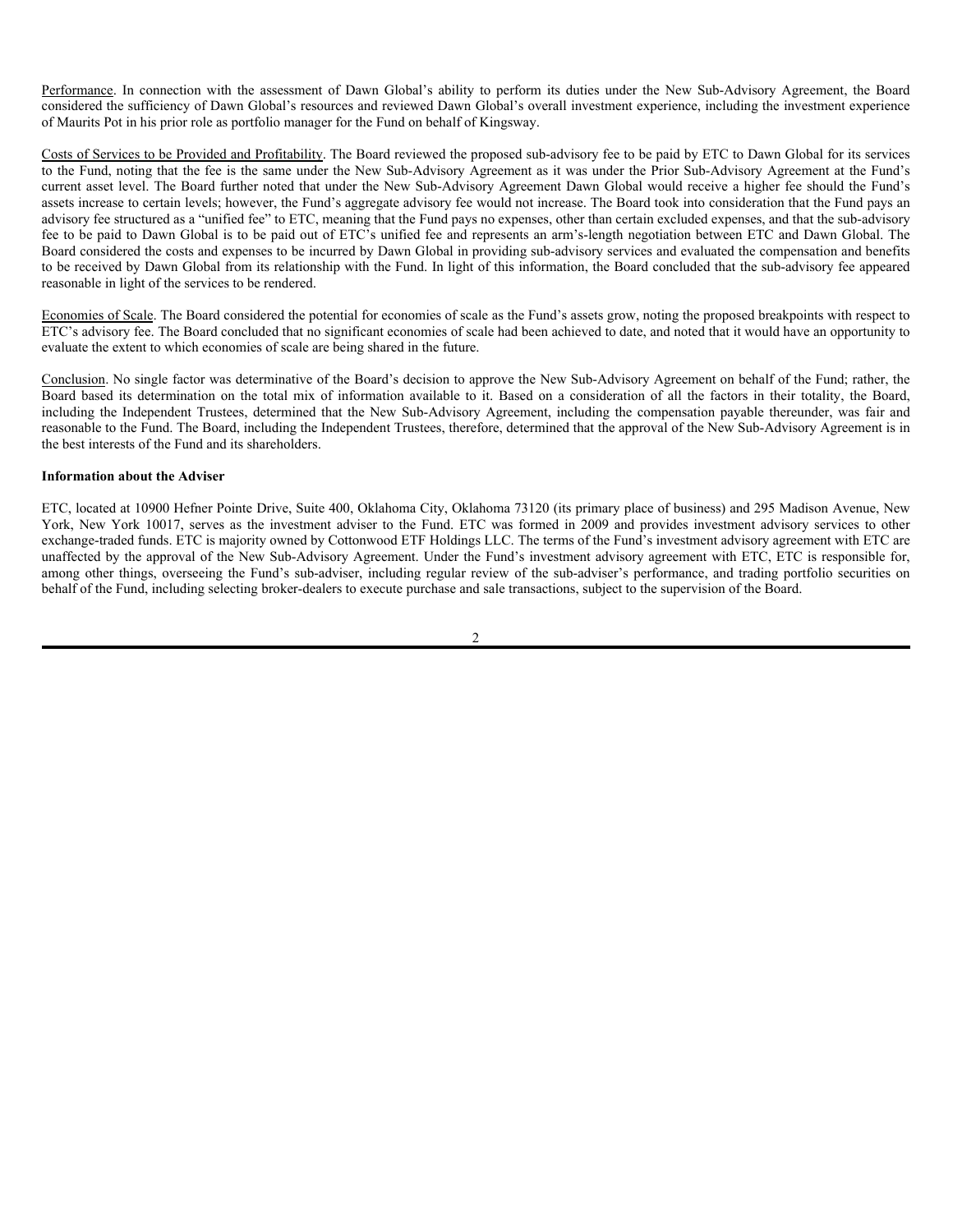### **Information about Dawn Global**

Dawn Global is a private limited company incorporated under the laws of Jersey with a registered address of 2nd floor, the Le Gallais Building, 54 Bath Street, St. Helier, JE1 1FW, Jersey. Dawn Global was formed in 2021 and is owned and controlled by Maurits Pot. As an investment adviser registered with the U.S. Securities and Exchange Commission, Dawn Global makes investment decisions for the Fund and continuously reviews and administers the investment program of the Fund, subject to the supervision of ETC and oversight of the Board.

The names and principal occupations of the principal executive officers and the directors of Dawn Global are listed below:

| <b>Name</b>   | <b>Principal Occupation</b>                |  |
|---------------|--------------------------------------------|--|
| Maurits Pot   | Founder, CEO, Director Dawn Global Limited |  |
| Aslam Shareef | Director, Dawn Global Limited              |  |
| Dominic Covne | Director, Dawn Global Limited              |  |

Maurits Pot of Dawn Global, serves as a portfolio manager of the Fund, along with three ETC portfolio managers.

**Maurits Pot** founded Dawn Global in 2021 and serves as its Chief Investment Officer. He began his career in mergers and acquisitions at Goldman Sachs and commodity trading at Vitol. From 2016-2021, Mr. Pot was a Partner and Senior Investment Analyst at Kingsway where he focused on emerging markets public and private equity investing. He earned a Bachelor of Arts degree (Magna Cum Laude) in Economics from Middlebury College, Vermont.

### **Terms of the New Sub-Advisory Agreement**

The terms of the New Sub-Advisory Agreement are substantially similar to the terms of the Prior Sub-Advisory Agreement, including the rate of compensation at the Fund's current asset level. Unlike the rate of compensation under the Prior Sub-Advisory Agreement, however, Dawn Global's subadvisory fee will increase as the Fund reaches certain asset levels as described below. Importantly, the aggregate advisory fee paid by the Fund is not affected by the breakpoints that comprise Dawn Global's sub-advisory fee.

Duration and Termination*.* The New Sub-Advisory Agreement will remain in effect for a period of two years, unless sooner terminated. After the initial two-year period, continuation of the Sub-Advisory Agreement from year to year is subject to annual approval by the Board, including at least a majority of the Independent Trustees. The New Sub-Advisory Agreement may be terminated without penalty (i) by vote of a majority of the Board, or by vote of a majority of the outstanding voting securities of the Fund, or by ETC, in each case, upon ninety (90) days' written notice to Dawn Global; or (ii) by Dawn Global upon ninety (90) days' written notice to ETC and the Board.

Sub-Advisory Fee*.* For the services Dawn Global provides to the Fund, ETC pays Dawn Global a fee calculated daily and paid monthly at an annual rate of 0.88% on up to \$1 billion in assets; 0.885% on the next \$2 billion in assets; and 0.895% on assets greater than \$3 billion.